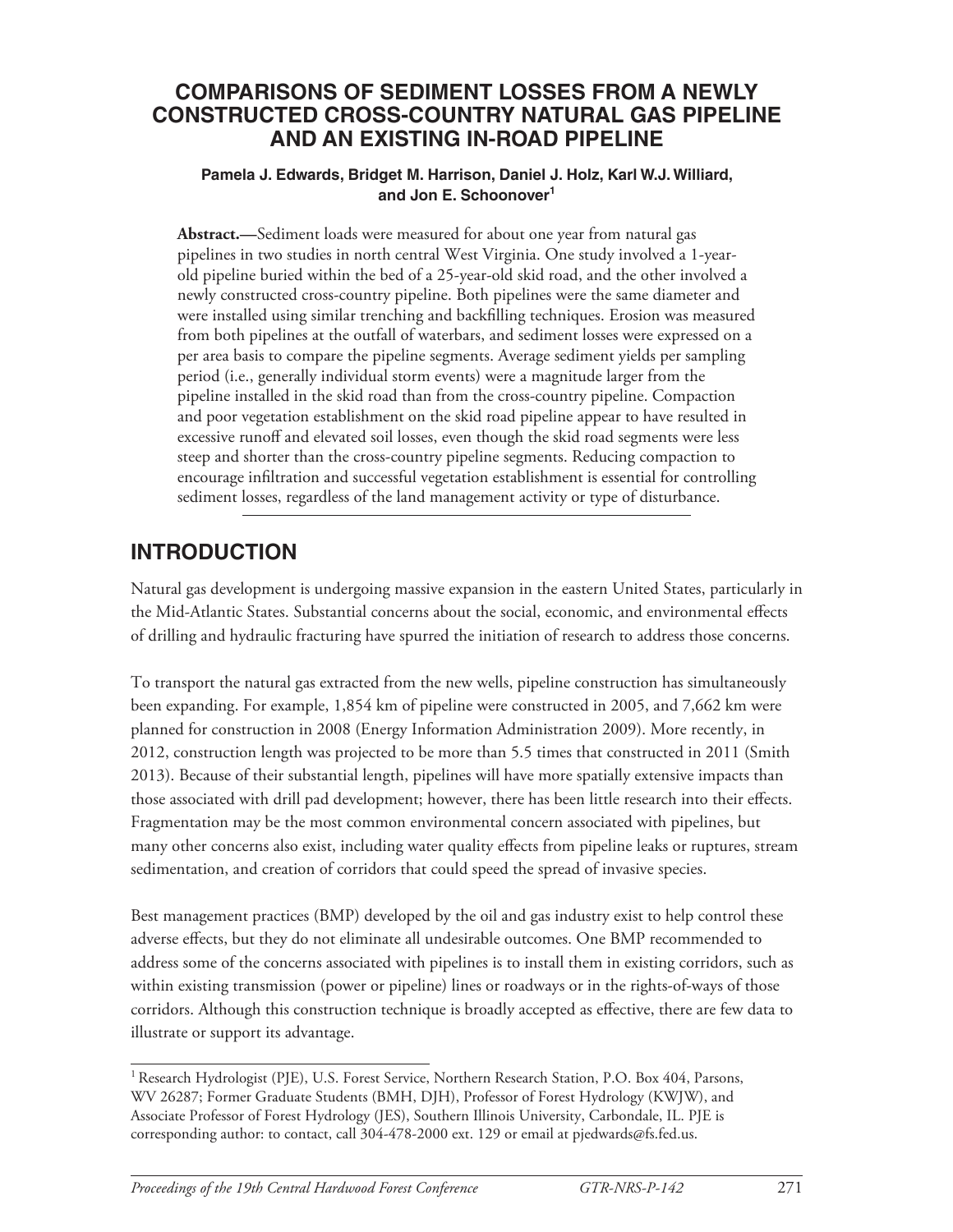Consequently, this paper compares erosion losses from two previously completed case studies in north central West Virginia. One involves a pipeline installed in an existing, but no longer used skid road, and the second involves a cross-country pipeline installed outside an existing transportation corridor. The two case studies were typical of their respective types of installations. They were performed 2 years apart with slightly different experimental designs, but essentially the same equipment and sampling approaches.

### **METHODS**

Both studies were performed on pipelines located in Tucker County, West Virginia. The two study locations are about 11.8 km apart. The area is characterized by relatively steep hillsides that support mixed mesophytic hardwoods. Precipitation in the area averages about 130 cm annually and is distributed fairly evenly throughout the year. Mean air temperature is 9.25 °C; mean growing season (May through October) and dormant season (November through April) temperatures are about 16.2 °C and 2.1 °C, respectively (Edwards and Wood 2011).

Data for the first case study used in this analysis originate from Holz (2009). This study was conducted in the lower Sugarland area of Tucker County. An 8.9-cm-diameter natural gas pipeline was installed during the summer of 2006 by burying it beneath the longitudinal center of a 3- to 4.5-m-wide skid road that had been constructed 25 years earlier. Due to the slope of the hillside, the skid road was built using cut and fill techniques, but it was constructed as a temporary, unimproved road and was used only for removing logs using a rubber-tired skidder (dragging with one end on the road surface); there was no truck traffic on the road. After the skid road was "put to bed" after logging was completed, waterbars were installed to control runoff.

Following backfilling of the pipeline, waterbars were re-installed for water control on the skid road. The skid road surface and cutbank were limed, fertilized, and reseeded by hand; all of the amendments were completed within 2 weeks of installing the pipeline (by October 15, 2006). Lime and fertilizer (10-20-20) rates were 4,483.4 kg/ha and 168.13 kg/ha, respectively. A mixture of 19 native herbaceous and grass species were included in the seed mixture (Table 1); annual rye grass (*Lolium multiflorum*) and partridge pea (*Chamaecrista fasciculate*) served as nurse crops.

Barriers were installed at the base of the skid road where it intersected a county road after the waterbars were installed. However, no barriers were installed at the top of the road where it ended at private land. There was evidence of unauthorized all-terrain vehicle (ATV) use on the skid road between the period of pipeline installation and the beginning of equipment installation for this study. Tire tracks ranging from 30 to 46 cm wide and less than 1cm deep were evident on the road, particularly on the waterbars. Consequently, at about the time of study-equipment installation, additional barriers were installed at the top of the skid road to eliminate all vehicular use there.

In 2006, the skid road held segments (defined below) that could be visibly separated into those that were densely vegetated and those that were sparsely vegetated. Consequently, two segments of each type were included to represent the overall skid road/pipeline surface conditions. Because densely and sparsely vegetated segments were interspersed longitudinally throughout the skid road, differences in vegetative cover were assumed to be due to factors such as incoming solar radiation rather than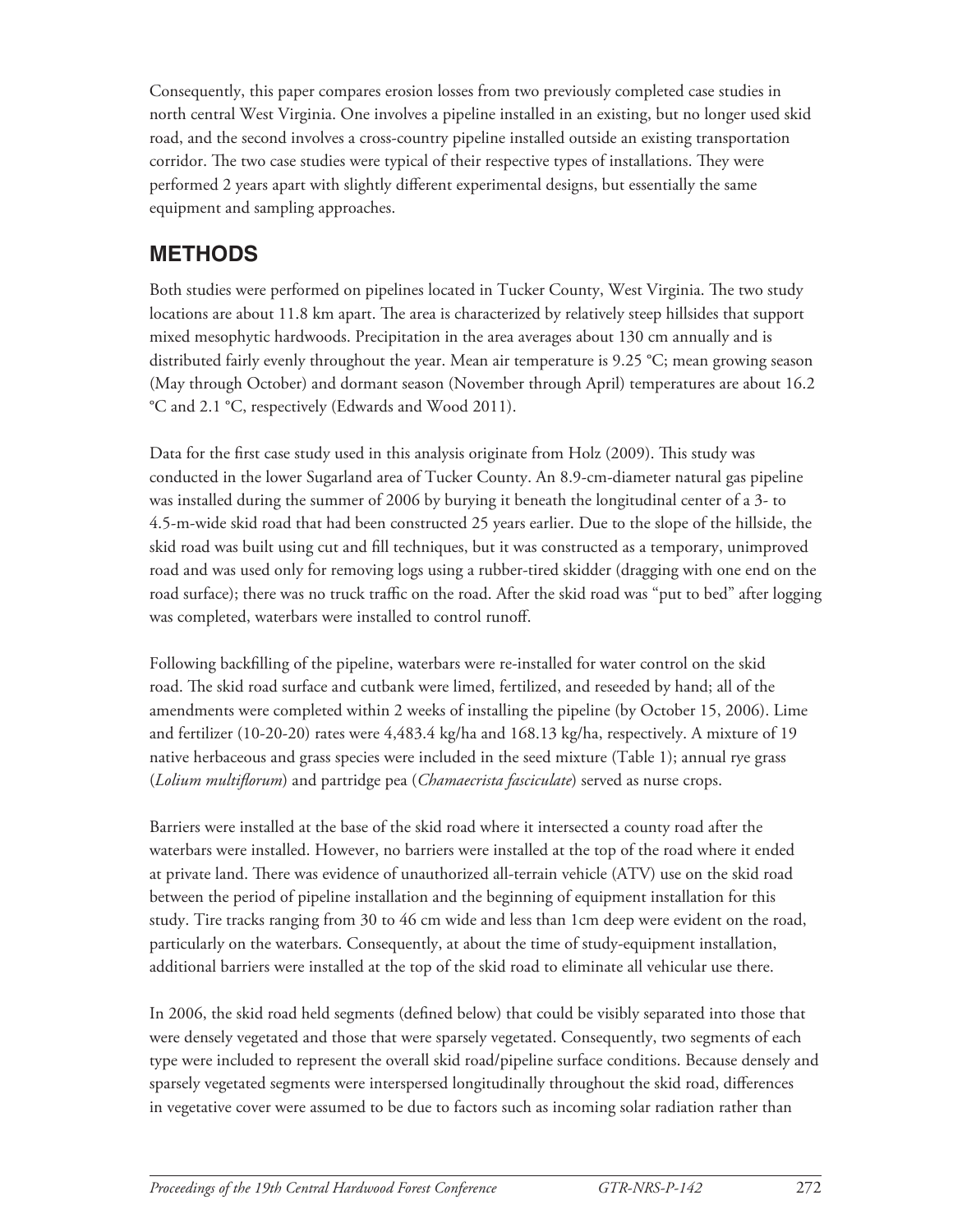| Common name          | Scientific name            | Seeding rate |
|----------------------|----------------------------|--------------|
|                      |                            | (kg/ha)      |
| Annual rye grass     | Lolium multiflorum         | 16.81        |
| Partridge pea        | Chamaecrista fasciculate   | 16.81        |
| Virginia wild rye    | Elymus virginicus          | 50.44        |
| Rough avens          | Geum laciniatum            | 11.21        |
| False Solomon's seal | Smilacina racemosa         | 10.09        |
| Heath aster          | Aster pilosus              | 6.73         |
| Riverbank wild rye   | Elymus riparium            | 5.60         |
| Thimbleweed          | Anemone virginiana         | 4.48         |
| Ox-eye sunflower     | Heliopsis helianthoides    | 4.48         |
| Zig zag aster        | Aster prenanthoides        | 3.36         |
| Blue cohosh          | Caulophyllum thalictroides | 3.36         |
| <b>Black cohosh</b>  | Actaea racemosa            | 3.36         |
| Big leaf aster       | Eurybia macrophylla        | 2.24         |
| Sweet cicely         | Osmorhiza berteroi         | 2.24         |
| Blackberry           | Rubus allegheniensis       | 2.24         |
| Eastern columbine    | Aquilegia Canadensis       | 0.56         |
| Jack-in-the-pulpit   | Arisaema triphyllum        | 0.56         |
| White wood aster     | Eurybia divaricata         | 0.56         |
| Greek valerian       | Polemonium reptans         | 0.56         |
| Total                |                            | 112.09       |

| Table 1.—Native seeds and rates applied to the skid road after pipeline installation |  |
|--------------------------------------------------------------------------------------|--|
|--------------------------------------------------------------------------------------|--|

soil compaction. Soils in the skid road are Gilpin channery silt loam, which is described as highly erodible, largely due to the steep hillside slope (Losche and Beverage 1967).

Data for the second case study are from Harrison (2011). This study was performed on the Fernow Experimental Forest where a 9-m-wide new cross-country pipeline was constructed during fall 2008 through late spring 2009. Erosion was measured from 15 sections of pipeline in the Harrison (2011) study, but data from only three sections were used in this analysis because they were similar in slope to the skid road. The soil associated with this section of the pipeline was mapped and classified from a soil pit excavated immediately adjacent to the pipeline. It was described as a residuum Calvin silt loam soil (Harrison 2011), which is considered moderately erodible.

After the forest overstory was removed and stumps were grubbed from the corridor, the 8.9-cm-diameter pipeline was buried at a 76-cm depth. After the trench was backfilled, waterbars were installed for water control using a trackhoe, and no further mechanical traffic was permitted on the pipeline. During the last few days of April 2009, the pipeline was seeded with a mixture of native seeds (Table 2). Annual rye grass and partridge pea, along with oats, again were used as nurse crops. Fertilizer (10-20-10) was applied at a rate of 672 kg/ha, and lime and uncut straw mulch were applied at 4.48 metric tons/ha each.

In both studies, erosion was measured from segments of the skid road or pipeline defined by waterbars (i.e., the area extending from crest to crest of adjacent waterbars) (Fig. 1). Physical characteristics of each of the segments are given in Table 3. The slopes of the skid road pipeline segments are less than those of the cross-country segments because transportation requirements and skid road BMPs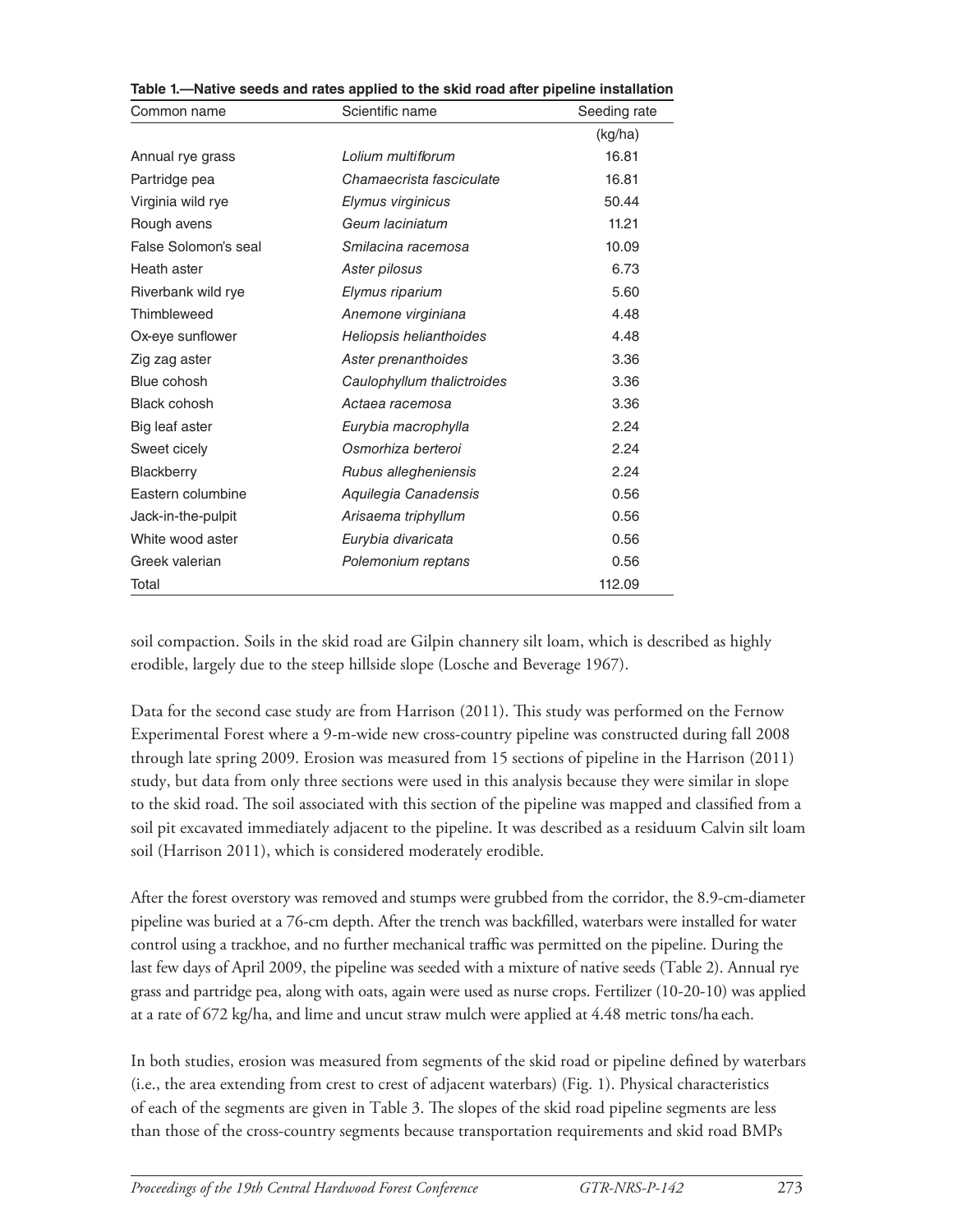| Scientific name<br>Common name |                          | Seeding rate |  |
|--------------------------------|--------------------------|--------------|--|
|                                |                          | (kq/ha)      |  |
| Annual rye grass               | Lolium multiflorum       | 33.6         |  |
| Partridge pea                  | Chamaecrista fasciculate | 2.24         |  |
| Oats                           | Avena sativa             | 3.36         |  |
| Canada milkvetch               | Astragalus canadensis    | 2.24         |  |
| Little bluestem                | Andro-pogon scoparius    | 3.36         |  |
| Autumn bentgrass               | Agrostis penennans       | 4.48         |  |
| Deer tongue                    | Panicum clandestinium    | 6.72         |  |
| Total                          |                          | 56.0         |  |

**Table 2.—Native seeds and rates applied to the cross-country corridor after pipeline installation**

|  | Table 3.-Physical characteristics of the pipeline segments |
|--|------------------------------------------------------------|
|  |                                                            |

| Section                | Slope   | Length | Area                | Aspect    | Vegetative<br>cover <sup>a</sup> |
|------------------------|---------|--------|---------------------|-----------|----------------------------------|
|                        | $(\% )$ | (m)    | (m <sup>2</sup> )   |           | $(\% )$                          |
| Skid road pipeline     |         |        |                     |           |                                  |
| Segment 1              | 13.57   | 32.50  | 121.61 <sup>b</sup> | <b>NE</b> | 16.45                            |
| Segment 2              | 12.44   | 25.99  | 84.02               | E         | 20.20                            |
| Segment 3              | 13.32   | 32.37  | 125.24              | <b>NE</b> | 82.13                            |
| Segment 4              | 12.75   | 28.60  | 129.32              | <b>NE</b> | 77.06                            |
| Cross-country pipeline |         |        |                     |           |                                  |
| Segment 1              | 26.8    | 18.94  | 119.69              | <b>NW</b> | 26.46                            |
| Segment 2              | 20.7    | 25.58  | 143.32              | <b>NW</b> | 47.45                            |
| Segment 3              | 18.6    | 19.44  | 110.64              | <b>NW</b> | 29.25                            |

<sup>a</sup>Percent vegetative cover determined using photographic image analysis techniques

described in Holz (2009) for the skidroad pipeline and in Harrison (2011) for the cross-country pipeline. <sup>b</sup>Skid road pipeline area includes the road surface and the cutbank because both can contribute sediment and runoff to the waterbar.



Figure 1.—Schematic illustrating a pipeline segment that extends from crest to crest of adjacent waterbars. The flume is installed at the base of the interior side of the downslope waterbar (i.e., the collection point). For the pipeline installed in the skid road, as shown here, the segment included the cutbank as well as the road surface. For the cross-country pipeline, the segment included only the surface of the disturbed corridor.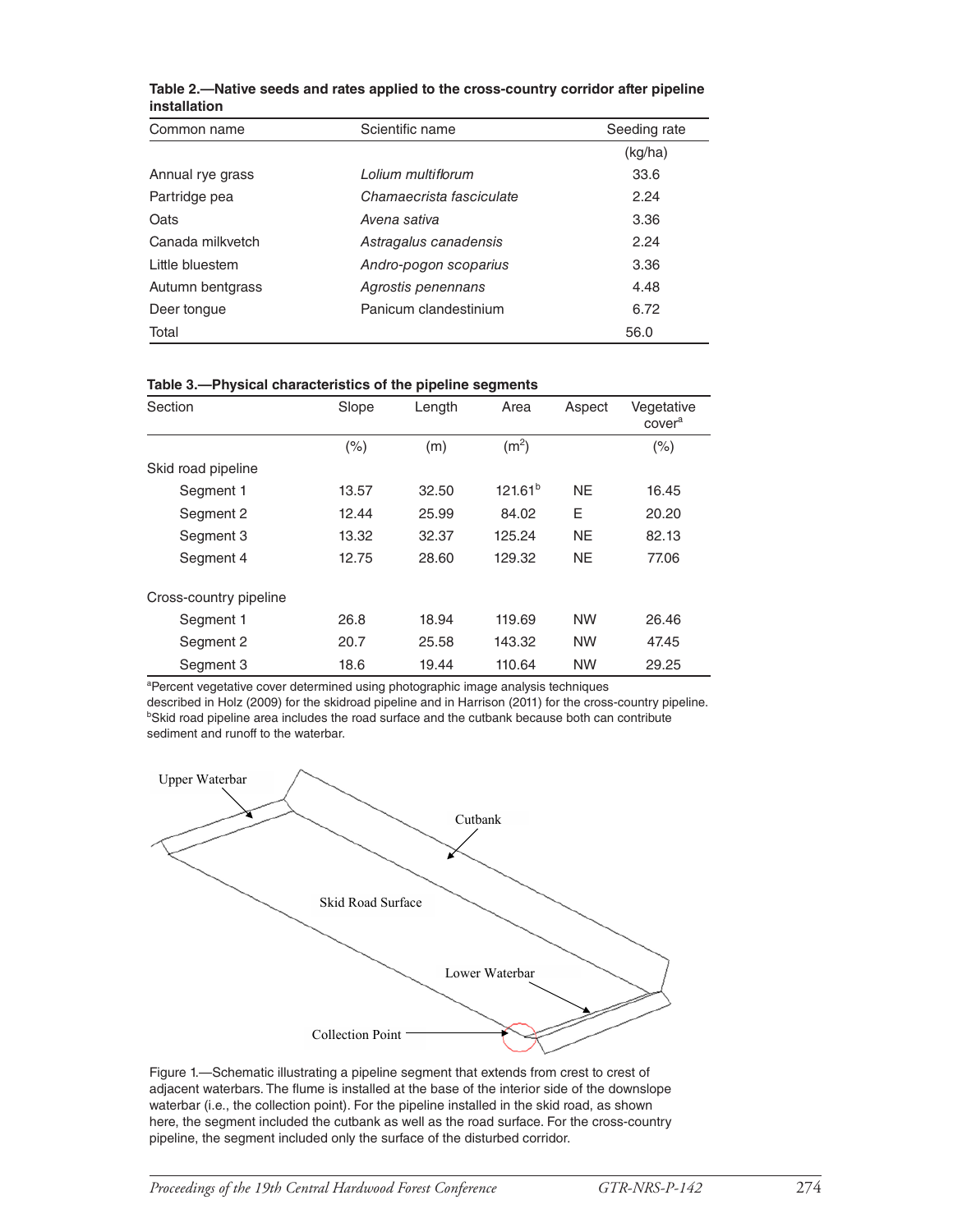



necessitate gentler slopes. The cross-country segments are shorter because the steeper slopes require more closely spaced waterbars. The contributing areas of the two types of segments are similar because the cross-country pipeline right-of-way is wider than the skid road (including the cutbanks).

A small metal or wooden flume was installed at the outlet of each waterbar, and the soil and flume were sealed together using hydraulic cement. Drainage and associated eroded soil were diverted from the skid road/pipeline section by the waterbar through the flume and then transported by gravity drainage to a collection tank downslope of the waterbar (Fig. 2).

Samples were collected from the pipeline in the skid road from July 25, 2007, through December 12, 2007, and then from April 11, 2008, through May 28, 2008. From December to April, the inlet pipes were disconnected from the tanks to avoid freezing and breakage (Holz 2009). Sampling from the cross-country pipeline began June 12, 2009, following equipment installation after seeding and mulching. Sampling continued for one full year (Harrison 2011). Tanks were not disconnected during the winter, but there was little melt from about mid-January through March. In both studies, sampling was primarily performed after individual precipitation or melt events; however, some collection periods included multiple events when they occurred on weekends or holidays.

Three replicate samples, approximately 1L each, were collected from each tank in both studies per sampling event. Before and during sample collection, the contents of the tanks were stirred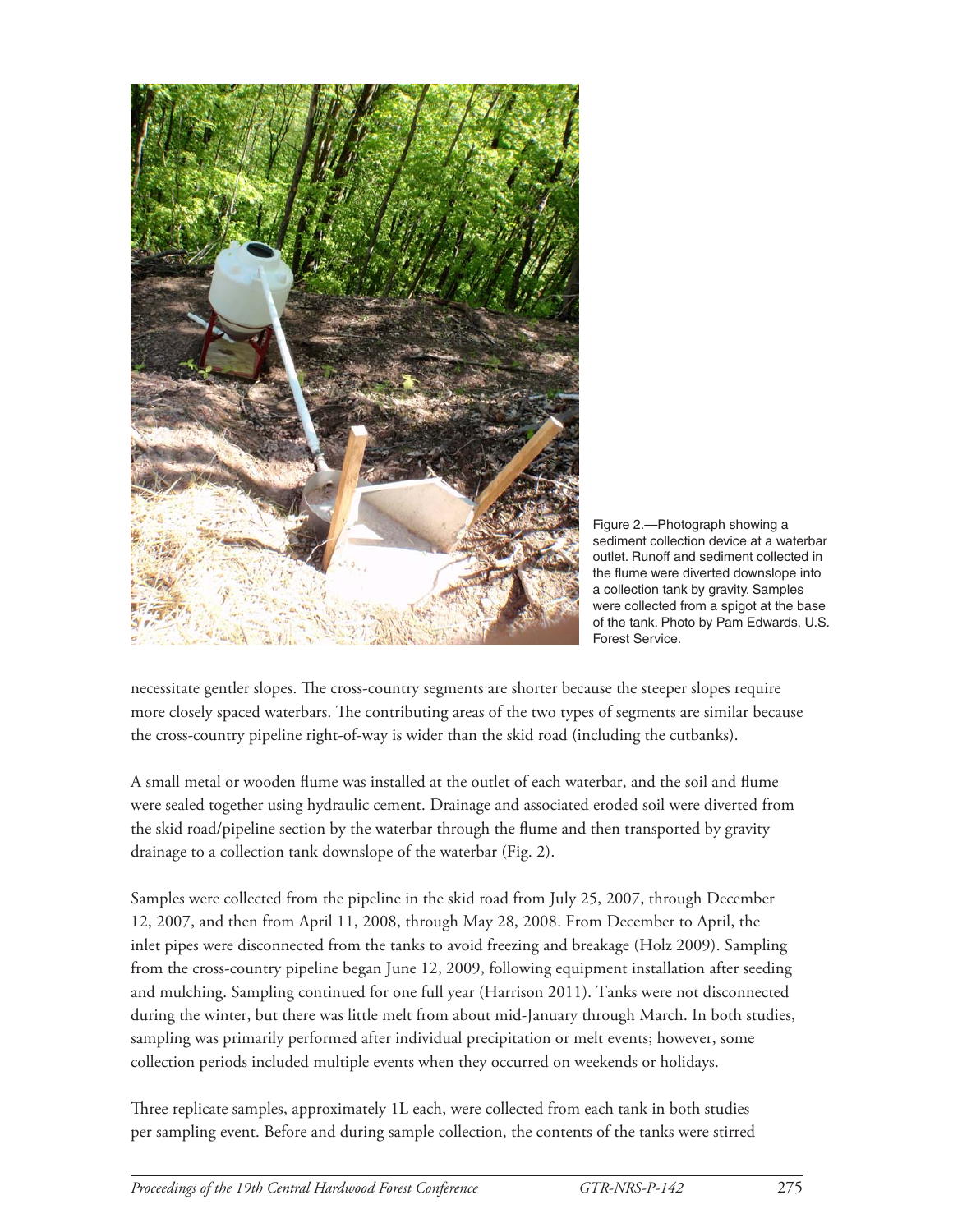with a long-handled brush to keep the solid materials suspended and help ensure each sample was representative of the tank contents. The volume of water present in each tank also was recorded to the nearest gallon before collecting the samples, using the volume demarcations printed on the side of each tank. Tank contents were emptied after sample collection.

All samples were analyzed for sediment concentrations using U.S. EPA method 160.2 (Keith 1991). This procedure involves vacuum filtering samples to separate solids from water. However, in the case of the cross-country pipeline, some of the samples collected during the first several months after pipeline construction had solid concentrations that were too high to allow direct filtration. These samples were centrifuged before filtering to separate most of the solids from the water. The organic portion of the samples was then removed from the mineral sediment by combusting the filters and the centrifuged solids at 550 °C until they reached a constant post-combustion weight (a minimum of 2 hours). Tank volumes were applied to the mineral sediment concentrations to obtain total mineral sediment losses from each section by sampling period and for the entire study.

In both case studies, percentage of vegetative cover was determined using ArcGIS and image analysis of digital photographs. Vegetative cover of the cutbank was included in the analyses for the skid road corridor because both the road surface and cutbank could contribute sediment to the associated segment. The field and image analysis techniques follow those described in Bold et al. (2010) and are detailed for each case study in Holz (2009) and Harrison (2011). In brief, the entire area of each corridor section was photographed using a digital camera mounted on a prism pole. This was accomplished by dividing each section into multiple subsections using PVC-pipe frames and photographing each subsection individually. The percentage of vegetative cover in each subsection was quantified after developing and validating signature files capable of isolating green shaded pixels (vegetation) from all other pixel colors in each photograph. Total percentage of vegetative cover for each section was determined from the results of all the subsections.

## **RESULTS AND DISCUSSION**

The cross-country pipeline segments all had lower sediment yields than the pipeline segments installed in the skid road (Table 4). The overall mean sediment loss from segment 1 of the crosscountry pipeline (10.44 kg/ha) was close to the lowest mean loss from the skid-road pipeline (14.34 kg /ha for segment 4), but the former still was lower by almost one-third. Additionally, sediment yields from cross-country segments 2 and 3 were a unit of magnitude lower than any of the skid road pipeline segments. The mean sediment loss across the four skid road pipeline segments over the 8 months of measurements (27.1 kg/ha/8 mo) was more than 4.5 times greater than the mean sediment loss across the three cross-country pipeline segments over a full year (5.65 kg/ha/yr). Because the numbers of runoff events and sampling period lengths were not the same for the two studies, the focus of this analysis is not on total losses (i.e., the right hand column of Table 4). However, given these results, it is not surprising that the total sediment losses over the shorter study (i.e., from the skid road segments) were greater from each of the skid road pipeline segments.

Because precipitation affects runoff and erosion and the two studies were performed during different time periods, the influence of precipitation on the results deserves some attention. Not surprisingly, both Holz (2009) and Harrison (2011) reported that rainfall intensity (i.e., 30-minute intensities) was the most important precipitation variable, of the several examined, for explaining sediment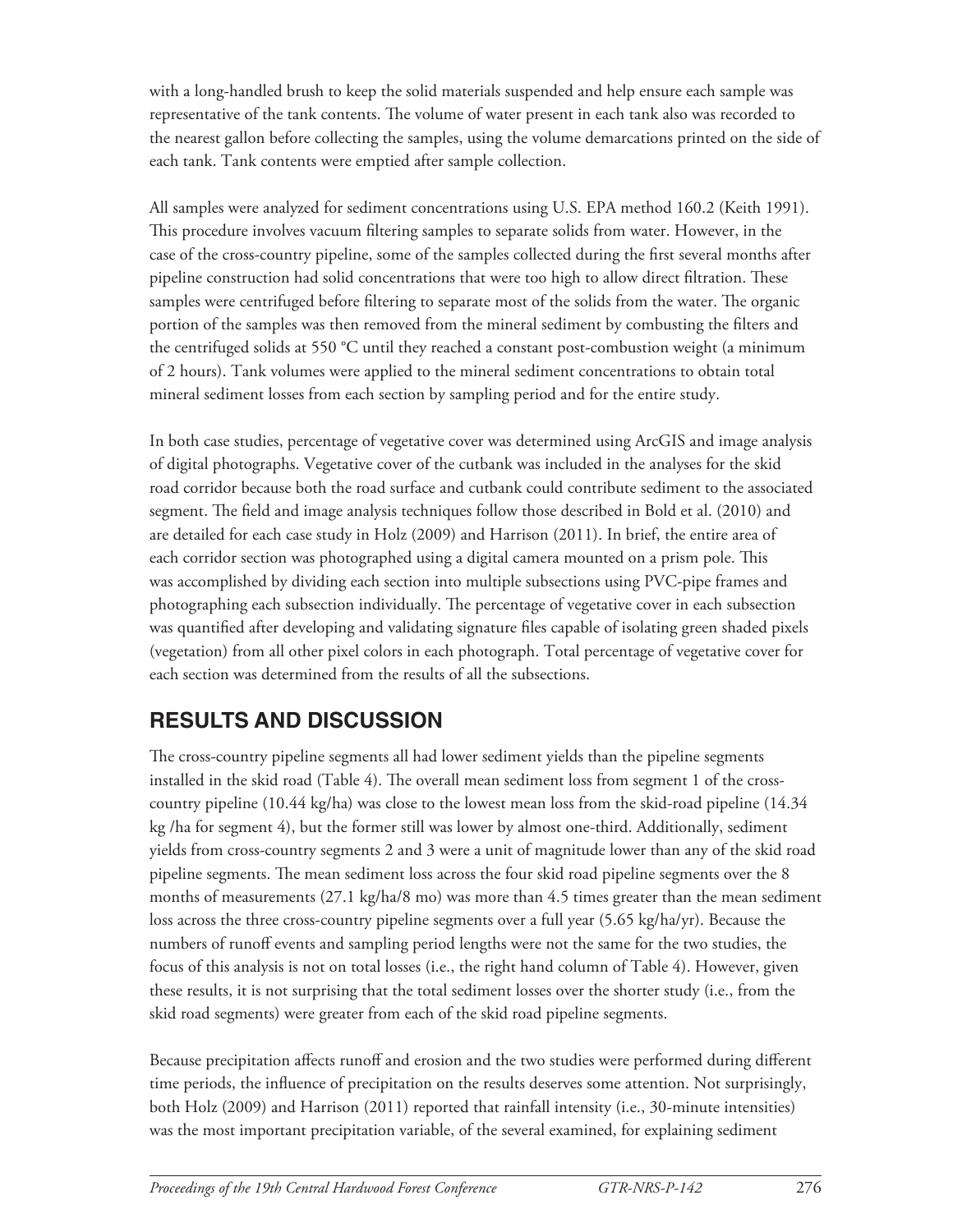|                        |       | Sediment load per<br>sample period |                                               |                                             |  |
|------------------------|-------|------------------------------------|-----------------------------------------------|---------------------------------------------|--|
| Section                | Mean  | Standard<br>error                  | Mean load across<br>all segments <sup>a</sup> | Total load for each<br>segment <sup>a</sup> |  |
|                        |       | -------kg/ha-------                | $(kg/ha/8 \text{ mo})$                        | $(kg/ha/8 \text{ mo})$                      |  |
| Skidroad pipeline      |       |                                    |                                               |                                             |  |
| Segment 1              | 48.58 | 19.30                              |                                               | 1,797.6                                     |  |
| Segment 2              | 32.87 | 9.15                               |                                               | 1,183.3                                     |  |
| Segment 3              | 15.48 | 4.21                               |                                               | 572.9                                       |  |
| Segment 4              | 14.34 | 3.13                               |                                               | 530.5                                       |  |
|                        |       |                                    | 27.1                                          |                                             |  |
| Cross-country pipeline |       |                                    | (kg/ha/yr)                                    | (kg/ha/yr)                                  |  |
| Segment 1              | 10.44 | 3.18                               |                                               | 396.9                                       |  |
| Segment 2              | 3.08  | 1.12                               |                                               | 110.8                                       |  |
| Segment 3              | 3.42  | 1.09                               |                                               | 116.2                                       |  |
|                        |       |                                    | 5.65                                          |                                             |  |

#### **Table 4.—Mineral sediment load summaries for the two pipelines**

<sup>a</sup>Mean loads and total loads for the skid road pipeline are expressed for an 8-month time period, while those for the cross-country pipeline are over a full year.

concentrations. Other investigators also reported rainfall intensity as important in sediment losses (Bold et al. 2010, Reid and Anderson1999). However, the years associated with these studies were not characterized by the occurrence of extreme individual events or by unusual (high or low) precipitation totals (U.S. Forest Service, unpublished data). Total precipitation for the 8 months of the study involving the skid road pipeline was about 77.3 cm (Holz 2009), and total precipitation during the year of the cross-country pipeline study was about 128.5 cm (Harrison 2011). If the 8-month study were normalized to a yearlong period, the resulting annual precipitation (116.0 cm) would be similar to, but still less, than the Harrison study (128.5 cm). Consequently, the greater loads from the pipeline associated with the skid road do not appear to be attributable to differences in precipitation between the two years.

Loadings are the product of sediment concentrations and the runoff volume in the collection tank at each sampling event; therefore, examination of these two variables can provide information about whether the greater loadings (kg/ha per sampling event) from the skid road pipeline were attributable to greater runoff, greater erosion rates (i.e., sediment concentrations), or the combination of both. Overall, differences in sediment losses from the skid road segments appear to be controlled primarily by erosion rates rather than runoff. Mean runoff volumes were similar among skid road pipeline segments; indeed, segments 1 and 2 had lower mean total runoff values than segments 3 and 4 (Table 5). By comparison, segments 1 and 2 had much higher mean sediment concentrations (Table 5) and higher loadings than segments 3 and 4 (Table 4).

So what drives the differences in erosion rates among segments on the skid road pipeline that are relatively close to one another and are influenced by the same general soil characteristics? In this situation, the density of vegetation (Table 3) appears to be an important factor in determining the degree of erosion that occurs. Although only two replicate segments in each of the dense and sparse vegetative cover categories cannot be compared statistically, sediment concentrations (mg/L) and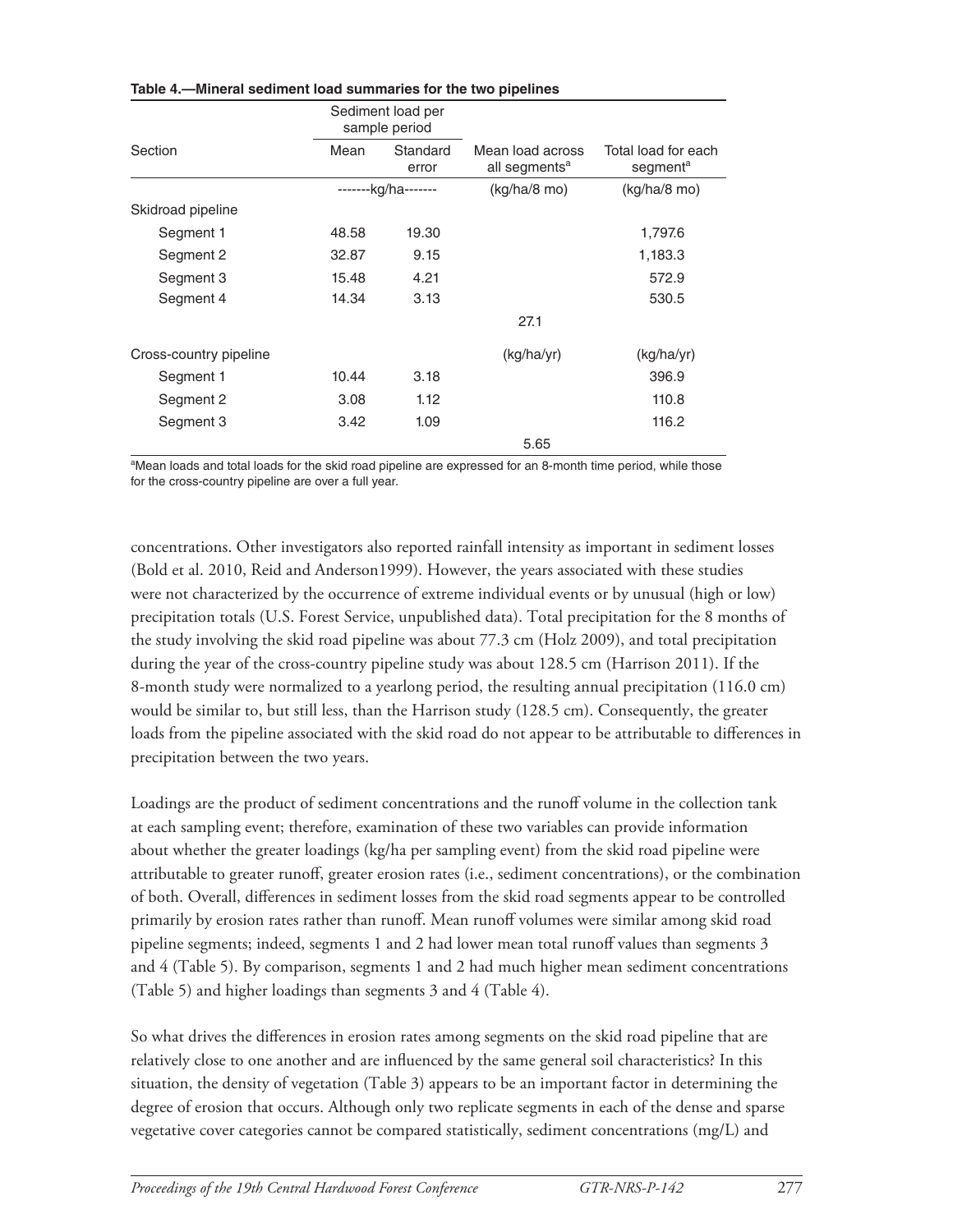|                        | Sediment concentration |                             | Runoff volume |                          |        |
|------------------------|------------------------|-----------------------------|---------------|--------------------------|--------|
| Section                | Mean                   | Standard error              | Mean          | Standard error           | Total  |
|                        |                        | ------------ma/L----------- |               | --  -------------------- |        |
| Skid road pipeline     |                        |                             |               |                          |        |
| Segment 1              | 2.039.8                | 1094.5                      | 366.5         | 24.8                     | 13,561 |
| Segment 2              | 698.0                  | 190.4                       | 322.3         | 32.1                     | 11,602 |
| Segment 3              | 457.4                  | 118.9                       | 378.3         | 24.8                     | 13,997 |
| Segment 4              | 429.5                  | 85.2                        | 381.8         | 24.4                     | 14.125 |
| Cross-country pipeline |                        |                             |               |                          |        |
| Segment 1              | 322.7                  | 89.4                        | 311.3         | 43.3                     | 11,829 |
| Segment 2              | 280.3                  | 64.5                        | 83.1          | 16.9                     | 2,993  |
| Segment 3              | 467.4                  | 124.8                       | 37.1          | 8.9                      | 1.262  |

**Table 5.—Mean sediment concentrations and runoff volumes by location and pipeline section**

loadings (kg/ha) were clearly greater from segments with low vegetative cover (segments 1 and 2) (Tables 4 and 5). Greater sediment losses with sparse vegetative cover are consistent with scientific literature. Many other studies found that effective erosion control occurs only when cover reaches 50 to 75 percent (Gifford 1985, Gutierrez and Hernandez 1996, Loch 2000, Orr 1970, Quinton et al. 1997, Snelder and Bryan 1995).

Sediment concentrations from all three cross-country pipeline segments were relatively similar to those from the densely vegetated segments of the pipeline in the skid road (Table 5), even though the percent cover values on the cross-country segments were much lower (Table 3) and were less than the 50 to 75 percent levels needed to control erosion. This finding may seem at odds with the statements above about the importance of vegetation and erosion control, particularly because the slopes of the cross-country segments were greater. However, the higher runoff volumes and more erodible soil associated with the skid road pipeline appear to be of greater consequence than vegetation differences between the two sites.

Segment 1 of the cross-country pipeline is somewhat of an anomaly in terms of runoff volumes compared to the other two cross-country segments. It had 3.7 to 8.4 times more runoff compared to segments 2 and 3 (Table 5). For segment 1, the elevated runoff alone appears to be the cause of the greater sediment yields (Table 4) because the concentrations are comparable among all three segments. The runoff volume for segment 1 is believed to be attributable to its location at the head of the bench, immediately below a much steeper section of pipeline. High runoff volumes were reported for other steeper segments located immediately upslope of segment 1. These runoff volumes were attributed to the presence of a fragipan-like layer at a 50-cm depth, which was identified from a soil pit excavated adjacent to the pipeline within those steeper segments (Harrison 2011). The waterbars were believed to have intercepted subsurface drainage that was diverted along the dense layer (Harrison 2011). We speculate that upslope subsurface flow diverted from this layer contributed to the elevated runoff from segment 1 even though soil mapping did not find the layer to extend into the bench (Harrison 2011). However, it is likely that much of the runoff became emergent near or in the waterbar of segment 1 so that it did not enhance erosion from the entire face of the segment. This response is supported by the elevated runoff and sediment loads with no concomitant elevation of sediment concentrations.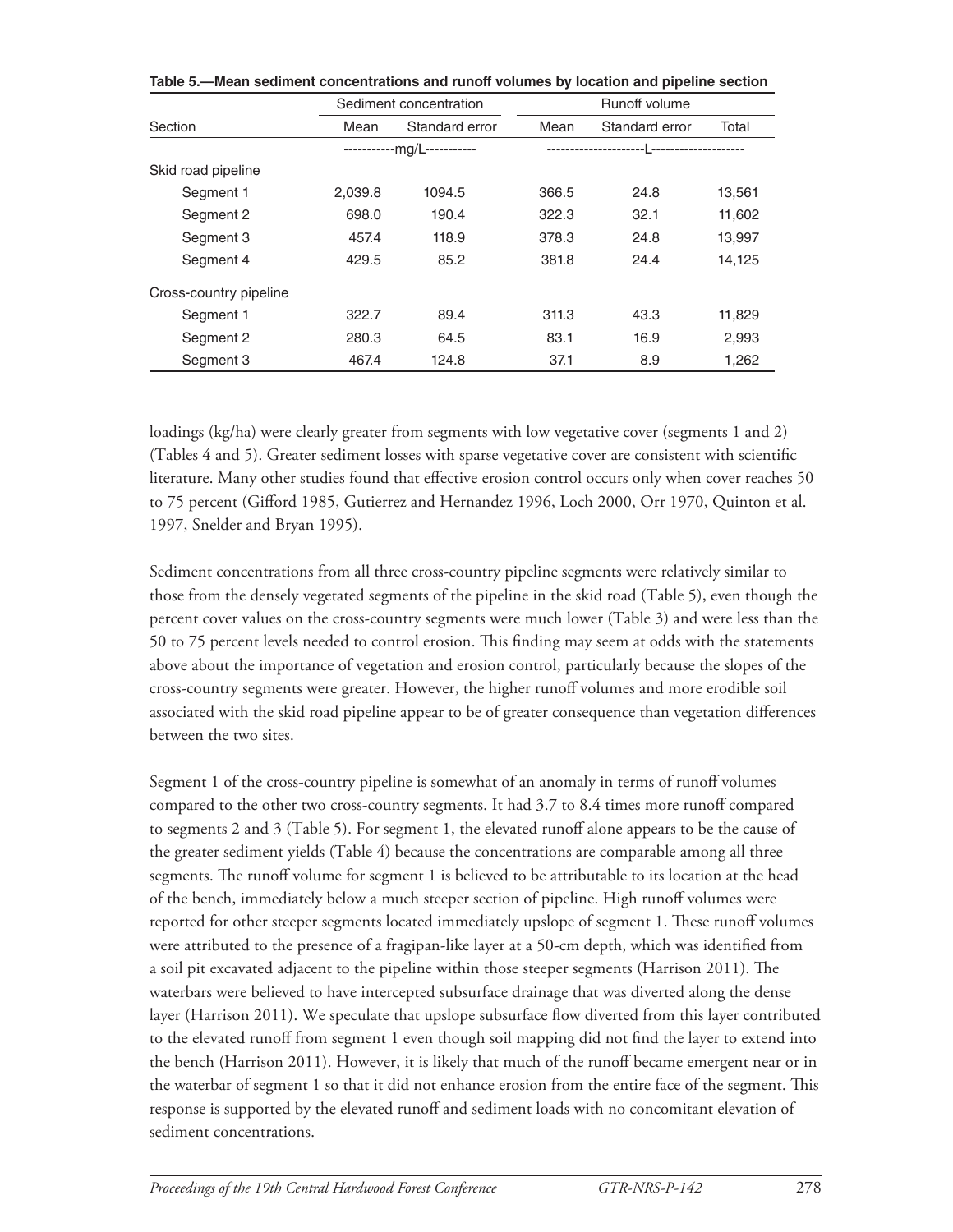### **MANAGEMENT IMPLICATIONS**

Where there were high runoff volumes, the source and pathway of the drainage influenced sediment yields. On the skid road segments, overland flow appeared to be a dominant runoff mechanism. Surface soil compaction limited infiltration, as evidenced by visible sheetflow and concentrated overland flow during and following all but the smallest precipitation and snowmelt events. Rills also developed where surface runoff concentrated. These conditions elevated soil losses.

Dense vegetation clearly helped control erosion from the skid road segments, but erosion was still higher than where waterbar discharge originated primarily from subsurface flow. There was evidence of surface erosion on the cross-country pipeline, but interrill erosion appeared to predominate: small soil pedestals were evident, but rill development was limited and surface runoff was not nearly as visible during events as on the skid road segments. Thus, vegetation density contributes to erosion control, but overland flow ultimately may trump much of the advantage that vegetative cover provides for controlling soil loss on a compacted site.

The comparisons of these two studies indicate that taking steps to increase or maintain high infiltration rates also can provide substantial benefit. Although using existing infrastructure reduces disturbance and fragmentation, this BMP may provide little advantage from an erosion and sediment control perspective if infiltration issues on existing corridors are not addressed. For example, while the excavation for pipeline installation may have increased infiltration within that narrow width, infiltration may have been increased much more by ripping the entire road width just before installing the pipeline. Ideally, ripping at the time the original skid road was closed out probably would have provided substantial benefit for the 25 years before pipeline installation. But even in the absence of ripping after skid road closure, soil ripping at the time of pipeline installation could have helped counter the legacy soil compaction and infiltration problems and likely would have improved contemporary vegetative establishment, which in turn could have contributed to better soil erosion control.

Unauthorized use of pipelines, especially by off-road vehicles, also must be controlled to maintain erosion at low levels. ATVs increase compaction, tear out vegetation or decrease its vigor, and create wheel ruts due to wheel slip and braking patterns. Wheel ruts can serve as concentrated flow channels that exacerbate erosion. Controlling unauthorized use may be one of the more difficult long-term tasks on steep, accessible corridors, because these areas attract users interested in hill climbing.

# **CONCLUSIONS**

Sediment loads were greater from the pipeline in the skid road even though the cross-country pipeline was steeper and had only sparse vegetative cover. Greater soil compaction and poor infiltration on the skid road are believed to be the primary reasons for the greater soil yields there. Although the use of existing infrastructure for pipeline installation provides environmental benefits, such as reduced land fragmentation, the comparison of these two pipelines illustrates the importance of maintaining good infiltration on all types of corridors that have not been used for or are no longer used for transportation.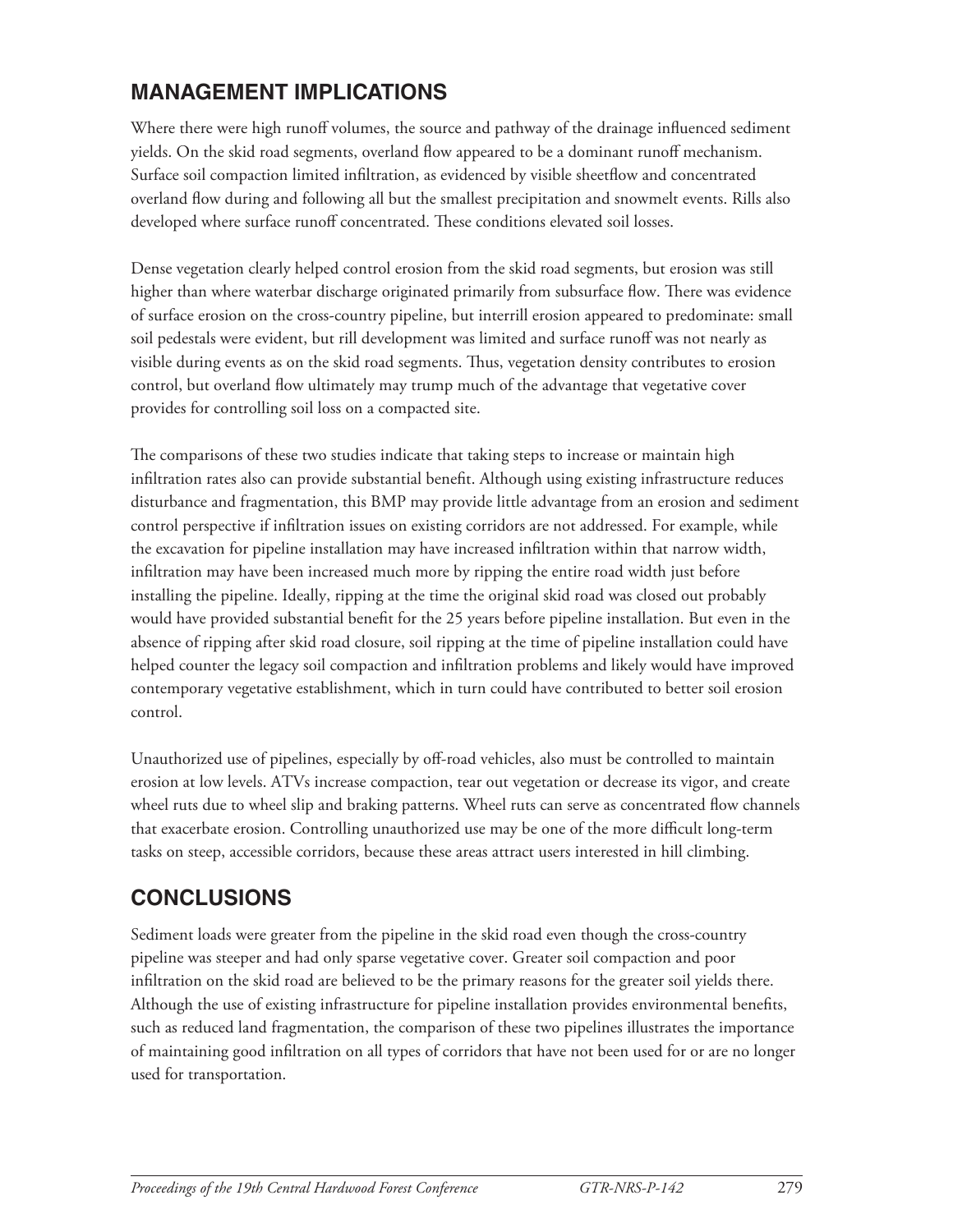### **ACKNOWLEDGMENTS**

The authors thank Linda Tracy (retired) and Will Wilson, Monongahela National Forest geologists, for their assistance with implementing both of these studies. We also are indebted to Stephanie Connolly, Monongahela National Forest soil scientist, for describing the soils along the cross-country pipeline.

### **LITERATURE CITED**

- Bold, K.C.; Wood, F.; Edwards, P.J.; Williard, K.W.J.; Schoonover, J.E. 2010. **Using photographic image analysis to assess ground cover: a case study of forest road cutbanks.** Environmental Monitoring and Assessment. 163: 685-698.
- Edwards, P.J.; Wood, F. 2011. **Fernow Experimental Forest daily air temperature.** Data product. Newtown Square, PA: U.S. Department of Agriculture, Forest Service, Northern Research Station. Available at http://dx.doi.org/10.2737/RDS-2011-0013.
- Energy Information Administration, Office of Oil and Gas. 2009. **Expansion of the U.S. natural gas pipeline network: additions in 2008 and projections through 2011.** Available at http:// www.eia.gov/naturalgas/archive/pipelinenetwork.pdf. (Accessed October 2013).
- Gifford, G.F. 1985. **Cover allocation in rangeland watershed management (a review).** In: Jones, E.B.; Ward, T.J., eds. Proceedings, watershed management in the eighties. New York: American Society of Civil Engineers: 23-31.
- Gutierrez, J.; Hernandez, I.I. 1996. **Runoff and interrill erosion as affected by grass cover in a semi-arid rangeland of northern Mexico**. Journal of Arid Environments. 34: 287-295.
- Harrison, B. 2011. **Erosion from a cross country pipeline in the central Appalachians.** Carbondale, IL: Southern Illinois University. M.S. thesis.
- Holz, D. 2009. **Factors affecting erosion on a natural gas pipeline in the central Appalachians.** Carbondale, IL: Southern Illinois University. M.S. thesis.
- Keith, L.H., ed. 1991. **Compilation of EPA's sampling and analysis methods**. Boca Raton, FL: Lewis Publishers. 803 p.
- Loch, R.J. 2000. **Effects of vegetation cover on runoff and erosion under simulated rain and overland flow on a rehabilitated site on the Meandu Mine, Tarong, Queensland**. Australian Journal of Soil Research. 38(2): 299-312.
- Losche, C.K.; Beverage, W.W. 1967. **Soil survey of Tucker County and part of northern Randolph County in West Virginia**. Washington, DC: U.S. Department of Agriculture, Soil Conservation Service. 78 p.